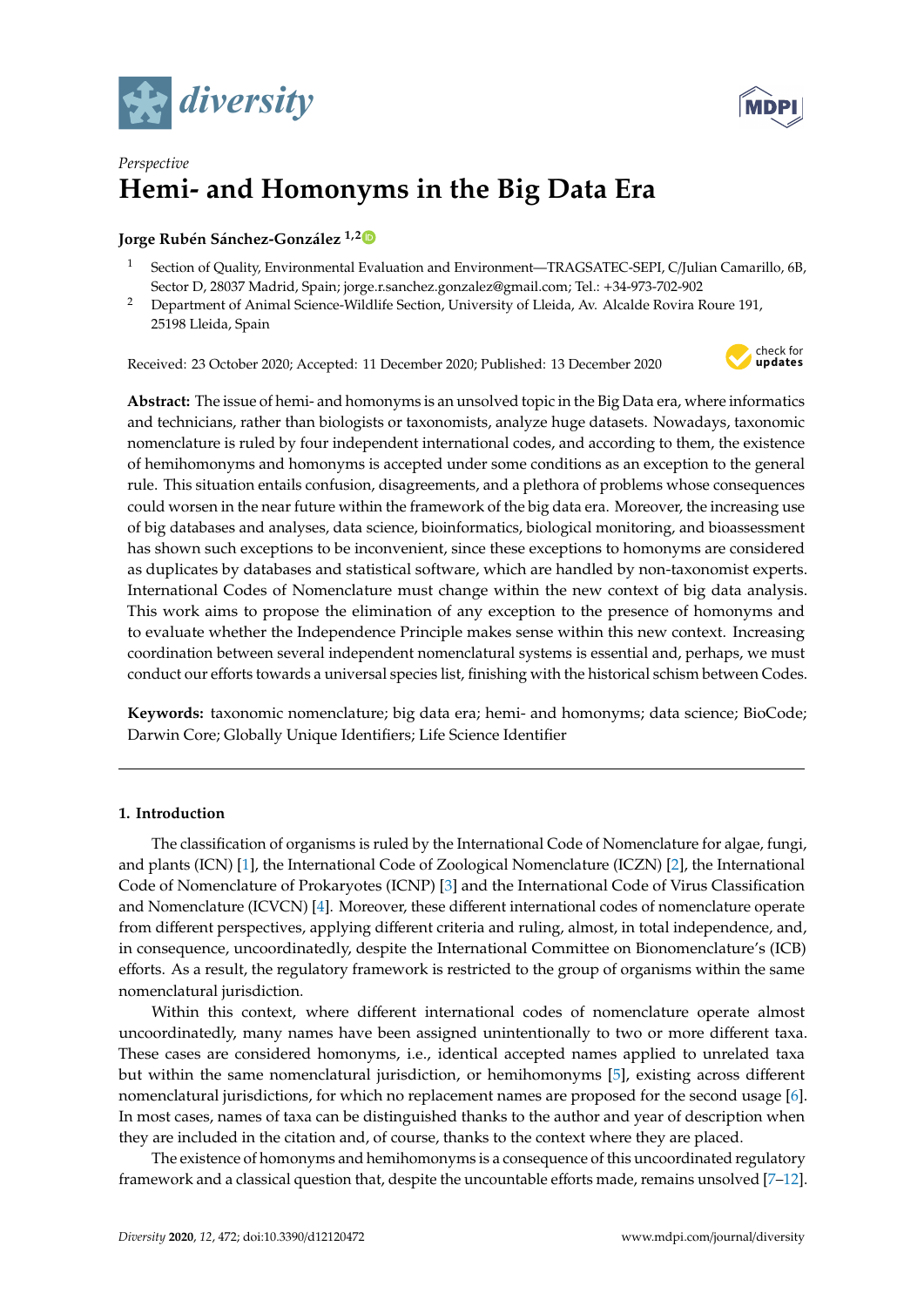The consequences of these hemi- and homonyms could worsen in the close future within the framework of the big data era. These problems might be caused by (i) homonyms within the same nomenclatural jurisdiction that have not been recognized or replaced; (ii) homonyms within the same nomenclatural jurisdiction that have been recognized and replaced but for which there is no easy resolution mechanism (i.e., homonyms from online taxonomic or nomenclatural databases); (iii) hemihomonyms, existing across nomenclatural jurisdictions and homonyms; and (iv) hemihomonyms that have not yet been created. International codes of nomenclature establish, with a set of rules and recommendations, how formal names are given to species and other taxa. Most of the hemi- and homonym cases are included in types i–iii and all the existing nomenclatural codes offer rules about them with different levels of accurateness and, in consequence, varying degrees of success. For example, the ICN is restrictive on the use of homonyms (Article 53) by considering illegitimate later homonyms [\[1\]](#page-5-0). Similarly, the ICNP [\[3\]](#page-5-2) regulates homonyms (Rule 23a) by rejecting, by the Judicial Commission, earlier synonyms and homonyms. In the same sense, the ICVCN [\[4\]](#page-5-3) prevents the existence of homonyms by applying rule 3.14, according to which "*New names shall not duplicate approved names*" and any new names might be approved by the International Committee on Taxonomy of Viruses (ICTV). Finally, the introduction to the ICZN lists eight principles; among them, the fifth principle states that "*To avoid ambiguity, the use of the same name for di*ff*erent taxa must not occur and is prohibited. This is the Principle of Homonymy*".

This regulatory framework is restricted to the group of organisms within the same nomenclatural jurisdiction (types i and ii). However, codes do not face properly with hemihomonyms that have not yet been created (type iv). In fact, according to the ICN [\[1\]](#page-5-0), its Article 54 clearly indicates that "*consideration of homonymy does not extend to the names of taxa not treated as algae, fungi, or plants*". Similarly, the Independence Principle (Article 1.4 from ICZN, 2000) states that the zoological nomenclature is independent of other systems of nomenclature in that the name of an animal taxon is not to be rejected merely because of being identical to the name of a taxon that is not an animal. Fortunately, the contrary is also true: within the same kingdom, one name of a taxon must be applied only to a single taxon.

Traditionally, new errors of classification, synonyms, and/or misspelling could be produced by non-taxonomical experts by using, e.g., biological indicators. However, the existence of homonyms and/or hemihomonyms is a type of error that comes from the taxonomical nomenclature context, which could remain hidden and their consequences undetected, especially for non-taxonomical experts. Afterwards, these nominas are used in multivariate analyses and/or big data analyses, where they could be considered as the same taxonomic group or duplicates, when it is not true or, on top of this, their taxonomical distance is huge. Within this (uncoordinated) regulatory framework, the increasing use of big data analyses, bioinformatics, environmental DNA methods, the use of big databases to catalogue the existing biodiversity and alien invasive species, or within the context of biological monitoring and/or bioassessment of ecosystems (e.g., the Water Framework Directive (WFD) [\[13\]](#page-5-8) in Europe or the National Water-Quality Assessment (NAWQA) in the United States), are bringing forth some limitations and errors in nomenclature. These errors are not directly related to classification errors or misspelling but to the presence of homonyms and/or hemihomonyms because different taxa from different nomenclatural jurisdictions are used simultaneously in a single enormous database.

Big data analysis, bioinformatics, environmental DNA methods, and integrated systems of monitoring and/or evaluation of ecosystems are currently providing interesting information, methods, new perspectives, and a wide range of potential. As a counterpart, the use of such technologies entails some restrictions, limitations, rules, and principles. In fact, these techniques require common criteria, homogeneous and standard codes, and unique and (as much as possible) stable nominas [\[14\]](#page-5-9). One of these restrictions, as it was pointed out previously, is based on the use of the same term to refer to different records: it is not possible to use the same name to refer to two different observations or variable names within a database. Most statistical software and databases require an identifier that must be unique for each observation—in this case, each taxon—and the same identifier must be always referred to the same observation (again, a taxon in this case). Therefore, it is not possible to use the same name to refer to two different taxa. When two elements are identical, they are considered as a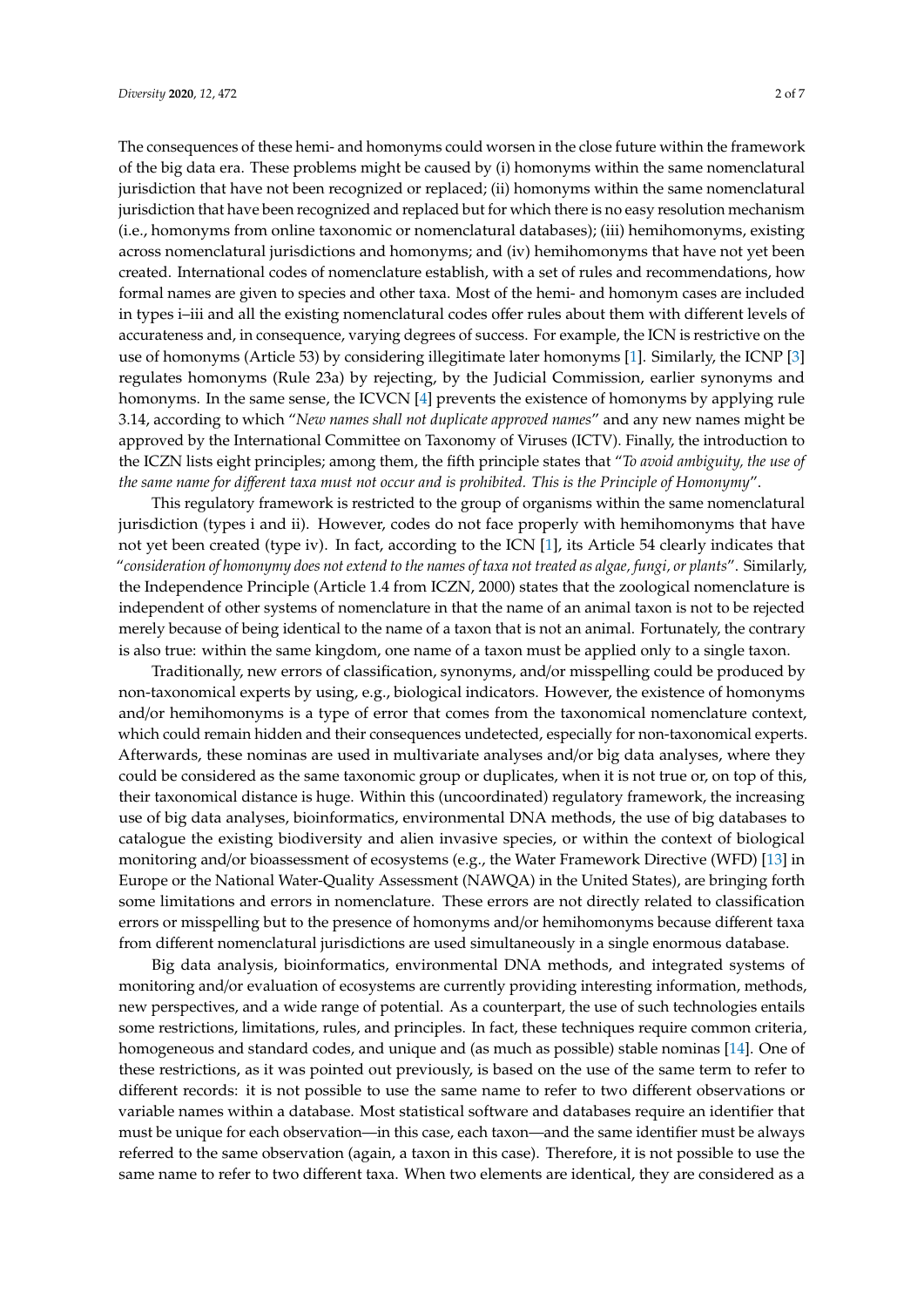unique element or the same taxon and, in consequence, they can be managed as duplicates, and one of them will be removed, or they could be wrongly considered as two observations of a unique element, making an undetectable error.

To sum up, according to nomenclatural codes, the existence of hemi- and homonyms is regulated and contemplated under some specific conditions, ranging from absolutely rejecting any hemi- and/or homonym to considering exceptions to the general rule. Nevertheless, the increasing use of big databases and analyses, within the context of bioinformatics, biological monitoring, and bioassessment, has shown such exceptions to be inconvenient, since these exceptions to homonyms are considered as duplicates by databases and statistical software. Moreover, the use of accepted species by users without relevant taxonomic expertise would require a unified list of species instead of forcing them to select between different sources, lists of species, and international nomenclature codes which are difficult to understand [\[7\]](#page-5-6).

### **2. The Problem in Practice**

Different initiatives from different countries and international organizations are attempting to catalogue the biodiversity by constructing large datasets (Catalogue of Life, World Register of Marine Species, FishBase, AlgaeBase, Global Biodiversity Information Facility, and many others)—in some cases, open access and through the use of data standards, such as Darwin Core (DwC). Eidos [\[15\]](#page-5-10) is just one of these initiatives, whose objective is inventorying wild species of Spanish wildlife with a database according to the Plinian Core Standard [\[16\]](#page-5-11), based on DwC, developed by the Global Biodiversity Information Facility (GBIF) and managed by the Spanish Government. Eidos aims to group and homogenize under an international standard protocol the species information from different official databases, legislation, national inventories, etc., in coordination with other European databases like European University Information Systems Organization (EUNIS) and European Alien Species Information Network (EASIN).

As a result of analyzing and processing the information from different sources, databases, and catalogues, the presence of some homonyms and hemihomonyms was detected. After evaluating and researching these homonyms, most of them were old hemi- and homonyms, but many others were not real homonyms (i.e., identical nominas applied to taxa governed by the same code) but hemihomonyms. However, the mere presence of hemi- and homonyms could cause some technical problems by considering different taxa as the same element or duplicates. For example, *Tuber* P.Micheli ex F. H. Wigg. (1780) belongs to the Kingdom Fungi, *Tuber* Schröder, Medioli & Scott, 1989 belongs to the Kingdom Chromista, and *Volutella* Perry, 1810 belongs to the Kingdom Animalia; *Volutella* Tode belongs to the Kingdom Fungi, and *Volutella* (Chardez, 1972) belongs to the Kingdom Chromista; *Pustularia* Swainson, 1840 belongs to the Kingdom Animalia, and *Pustularia* Bonord. belongs to the Kingdom Fungi; *Spirospora* Scherff. (Doubtful) belongs to the Kingdom Fungi, and *Spirospora* R. R. Kudoa (Doubtful) belongs to the Kingdom Protozoa; *Crassula* Marwick, 1948 belongs to the Kingdom Animalia, and *Crassula* L. belongs to the Kingdom Plantae; and, finally, *Ludwigia* Bayle, 1878 belongs to the Kingdom Animalia, and *Ludwigia* DC. belongs to the Kingdom Plantae [\[17–](#page-5-12)[19\]](#page-5-13). These generic names could thus be considered as hemihomonyms and, therefore, duplicates by databases and statistical software.

These are just some examples, and evaluating the magnitude of this problem is not easy. Even though, and to preliminarily evaluate the magnitude of this problem, a brief search for homonyms and hemihomonyms, entitled Hemi- and Homonyms Dataset, has been performed, using as a starting point the "Hemihomonyms database" [\[9\]](#page-5-14), Hemihomonyms [\[20\]](#page-6-0), the List of Valid Homonyms [\[21\]](#page-6-1), personal communications, and individual contributions (see Data Availability Statement). This preliminary exercise of evaluating the magnitude of the hemi- and homonyms' problem provides interesting information. The last edition of Catalogue of Life contains 1,837,565 living and 63,418 extinct, 1,900,983 in total [\[18\]](#page-5-15). On the other hand, in the Hemi- and Homonyms Dataset (Data Availability Statement), 2887 nomina have been listed as homonyms and/or hemihomonyms (Figure [1b](#page-3-0)), i.e., 0.15%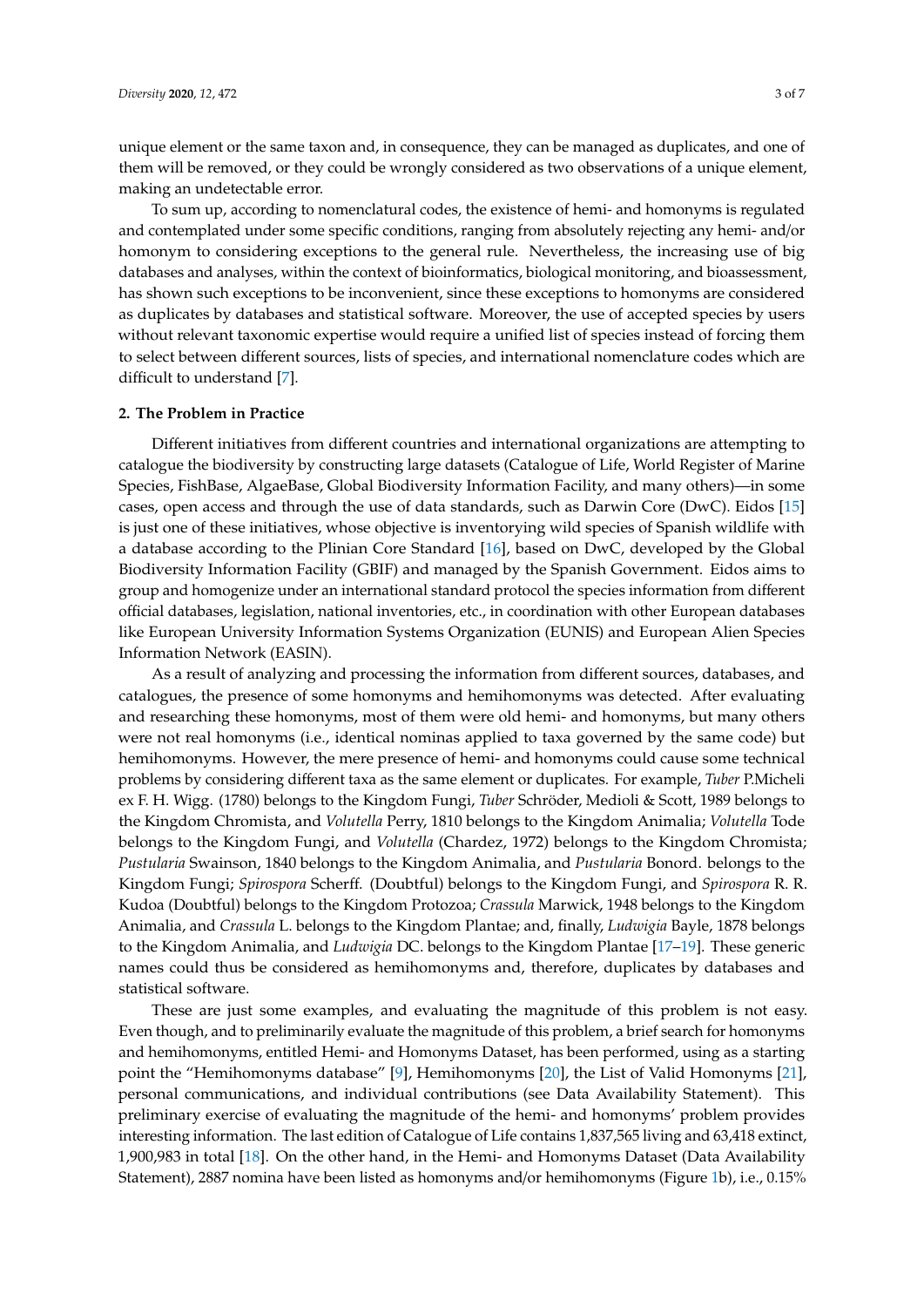of the total number of species. In total, there are 1432 homonyms and hemihomonyms. In 99.02% of cases, a taxon belonging to Kingdom Animalia is implied, and in 94.34% of cases, a taxon belonging to Algae, Fungi, and Plantae is implied (see Data Availability Statement). A preliminary basic analysis shows that 1373 cases (95.88%) are hemihomonyms, 38 cases (2.65%) are homonyms, 13 cases (0.91%) were registered as homonyms and hemihomonyms at the same time, and, finally,  $8$  cases (0.56%) of triple hemihomo[ny](#page-3-0)ms were detected (Figure 1a). According to this review, it is evident that the main problem is not the homonyms but the hemihomonyms, so better coordination between Codes is critical. between Codes is critical.

<span id="page-3-0"></span>

**Figure 1.** (**a**) Proportions of hemihomonyms (95.88%) in green, homonyms (2.65%) in blue, hemi- and **Figure 1.** (**a**) Proportions of hemihomonyms (95.88%) in green, homonyms (2.65%) in blue, hemi- and homonyms (0.91%) in yellow, and triple hemihomonyms (0.56%) in red; (**b**) There are 2887 nomina that are hemi- and homonyms, 1458 (50.50%) belong to Kingdom of Animalia, 1357 (47%) to the Kingdoms of Algae, Fungi, or Plantae, 41 (1.42%) to the Kingdom of Chromista, and 31 (1.07%) to the Kingdom of Prokaryote.

# **3. Recommendations for the Future 3. Recommendations for the Future**

This work aims to modestly contribute to the ongoing discussion about the fusion of the Codes This work aims to modestly contribute to the ongoing discussion about the fusion of the Codes or the creation of a single authoritative list of the world's species [\[7](#page-5-6)[,8\]](#page-5-16) within the new context of the Big Data era.

First of all, the strict application of Principle 5 from ICZN [2] could be considered essential, First of all, the strict application of Principle 5 from ICZN [\[2\]](#page-5-1) could be considered essential, where it is unfruitfully expressed that "to avoid ambiguity, the use of the same name for different taxa must not *not occur and is prohibited*", which is named, in fact, the Principle of Homonymy, and the *occur and is prohibited*", which is named, in fact, the Principle of Homonymy, and the recommendation 1A, where it is explicitly stated that "Names already in use for taxa that are not animals. Authors intending *Authors intending to establish new genus-group names are urged to consult the* Index Nominum *to establish new genus-group names are urged to consult the* Index nominum genericorum (plantarum) and the Approved List of Bacterial Names to determine whether identical names have been established under the International Codes of Nomenclature relevant to those lists and, if so, to refrain from publishing identical zoological names". On the other hand, Article 52.7, "Homonymy with names of taxa which are not animals. The name of an animal taxon identical with the name of a taxon which has never been treated as animal is not a homonym for the purposes of zoological nomenclature [Arts. 1.4, 2.2]", justifies not dealing with this issue, and, according to our preliminary results (Data Availability Statement), this laxity has produced nefarious results. Moreover, according to the obtained results, I consider it adequate to evaluate whether the Independence Principle (Article 1.4 5 from ICZN [\[2\]](#page-5-1)) and Article 52.7 make sense within the current context of big data analysis and databases or whether they must be modified to state that a name of any taxon can be applied only to a unique taxon independently of the kingdom.

Secondly, other potential approximations to solve these problems could consider the use of common criteria or identifiers. Within this philosophy, Shipunov [\[9\]](#page-5-14) proposed using a postfix for nomina covered by bacteriological ("b"), botanical ("p"), and zoological ("z"). However, this proposal could increase misspelling errors and using taxa as an identifier must be avoided because it is conceptually wrong and a source of errors. The use of Globally Unique Identifiers (GUID) such as the Life Science Identifier (LSID) is an initiative that has gone further. A GUID is a globally unique and persistent identifier that could provide more optimal results when identifying taxa in computer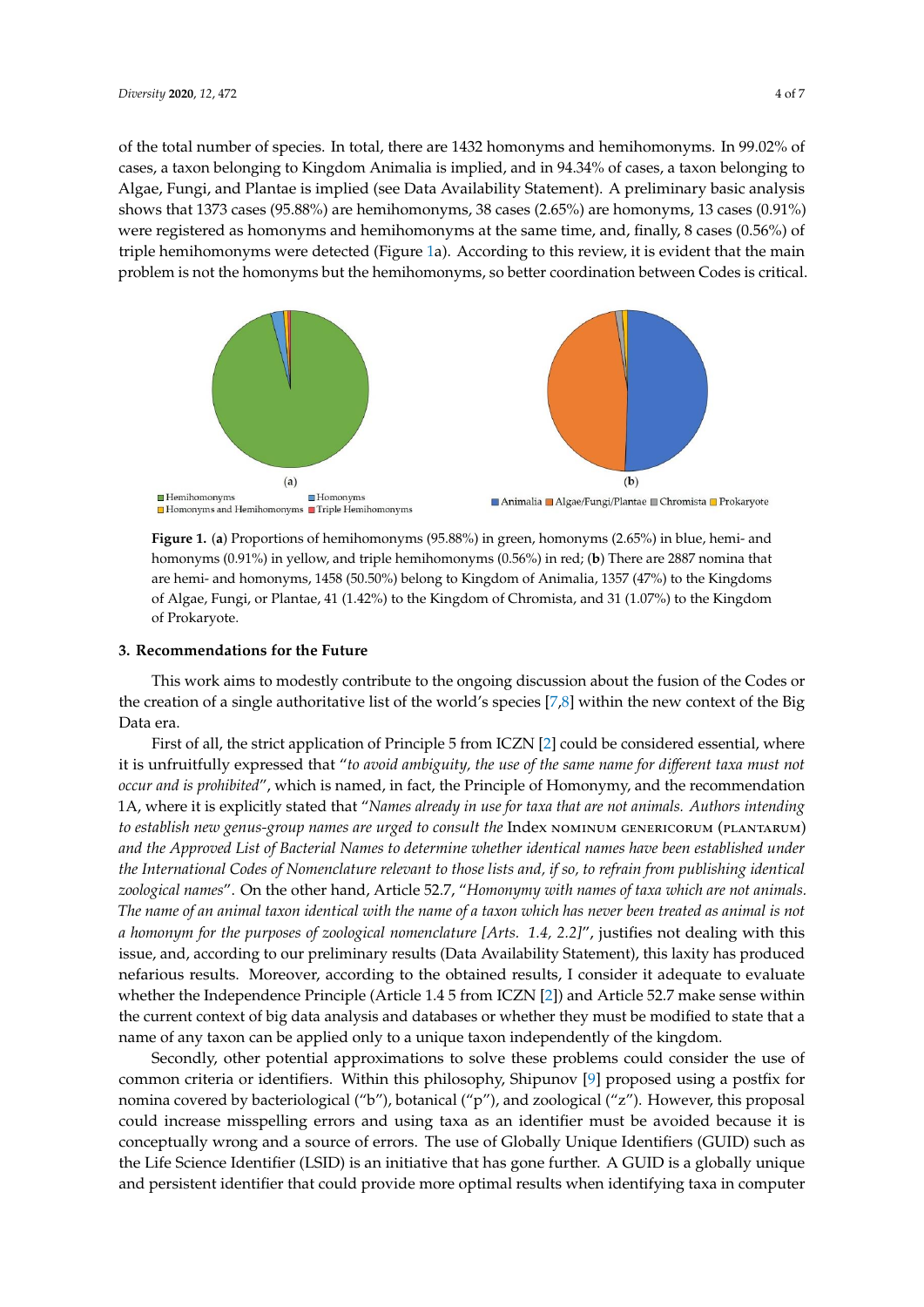systems; LSID is a universally unique identifier linked to a species or taxon and this LSID corresponds to the *scientificNameID* field in DwC. In fact, a potential solution could be based on following an international standard such as DwC, using common terms like *scientificNameID* or *scientificName* (*genus* + *specificEpithet* + *scientificNameAuthorship*) to avoid identical names. However, the presence of spaces, parenthesis, and other symbols could cause problems in most of the statistical and database software.

Another option could be the fusion of Codes or the creation of the first universally recognized list of species. With these actions, the historical schism [\[22\]](#page-6-2) between nomenclature systems will be resolved. These ideas are not new but are currently a highly topical subject [\[7\]](#page-5-6), even in news media [\[10\]](#page-5-17). This initiative will be associated with enormous disruption in the use of historical names; it will disrupt nomenclatural stability. However, the analysis of the advantages might be performed within the long-term context. Unifying the Codes will be a herculean task but essential in the future, with clear and positive global benefits in the long term. Nowadays, BioCode [\[11,](#page-5-18)[12\]](#page-5-7) is leading this initiative based on the convergence to a unique Code providing a novel basis for a unified nomenclature of organisms and solving some of the problems caused by the existence of different codes for classifying a single object of study: organisms. However, this is not a unique initiative: Catalogue of Life is a working project to create a global database of species that, unfortunately, has not been universally accepted. Currently, BioCode is a draft in active discussion, but, regarding homonymy, the major change proposed would be that it would operate across the kingdoms according to its Article 18.1 [\[11\]](#page-5-18). Since the existence of homonyms and/or hemihomonyms could be interpreted by software as the same taxon, then, in many cases, when this problem is detected, an alphanumeric code is commonly used as identifier (id), but this solution might be specific for each database or nomenclatural code, because a common alphanumeric code, such as LSID, will require a global coordination or an identifier of the taxonomic group.

To sum up, it seems that using a universally unique identifier such as LSID, or similar, is the fastest and probably the most optimal solution. However, this is a temporal solution that does not solve the real problem. A definitive solution requires the fusion of the Codes. Meanwhile, an increment and improvement in coordination mechanisms are considered essential, perhaps, with the elaboration of common articles or rules in order not to repeat a taxon name and to avoid hemi- and homonyms.

In case this proposal was accepted, the Principle of Priority or Priority rule to deal with the existing hemi- and homonyms might be followed.

### **4. Conclusions**

To sum up, International Codes of Nomenclature must change within the new context of big data analysis and data science. This work proposes the elimination of any exception to the presence of hemi- and homonyms and to evaluate whether the Independence Principle makes sense within this new context. The existence of hemihomonyms and homonyms is a classical question that remains unsolved and the solution lies in an improvement of the Codes, their application, and coordination and cooperation between all the International Codes of Nomenclature, creating a unified global list of accepted species and, maybe, in the future, their fusion.

#### **Funding:** This research received no external funding.

**Data Availability Statement:** Hemi- and Homonyms Dataset deposited in Figshare at https://doi.org/[10.6084](https://doi.org/10.6084/m9.figshare.11467374)/m9. [figshare.11467374.](https://doi.org/10.6084/m9.figshare.11467374)

**Acknowledgments:** This manuscript was inspired by talks and discussions with Elena Herrero and it would not be possible without her contributions, reviews, and comments: To your daughter Irene. I thank Diego Barberán Molina for his essential helpful assistance, his comments and crucial aid, Lucy McKenna, Pablo Manzano, and Sergio Velasco for their comments and English revision, Rosario Rebole for providing some homonyms, and Alfredo G. Nicieza and Anabel Perdices for their reviews, comments, and recommendations. I want also to thank Elena Bermejo Bermejo and Blanca Ruíz Franco for their support and motivation. This manuscript was born within the context of the Project "Manage and development of applications for the Spanish Biodiversity Data Bank" 17MNES008 and supported by the Government of Spain and the Ministry for the Ecological Transition. The publication of this manuscript was possible with the financial support of my parents: Julio Sánchez González and Milagros González Laiz.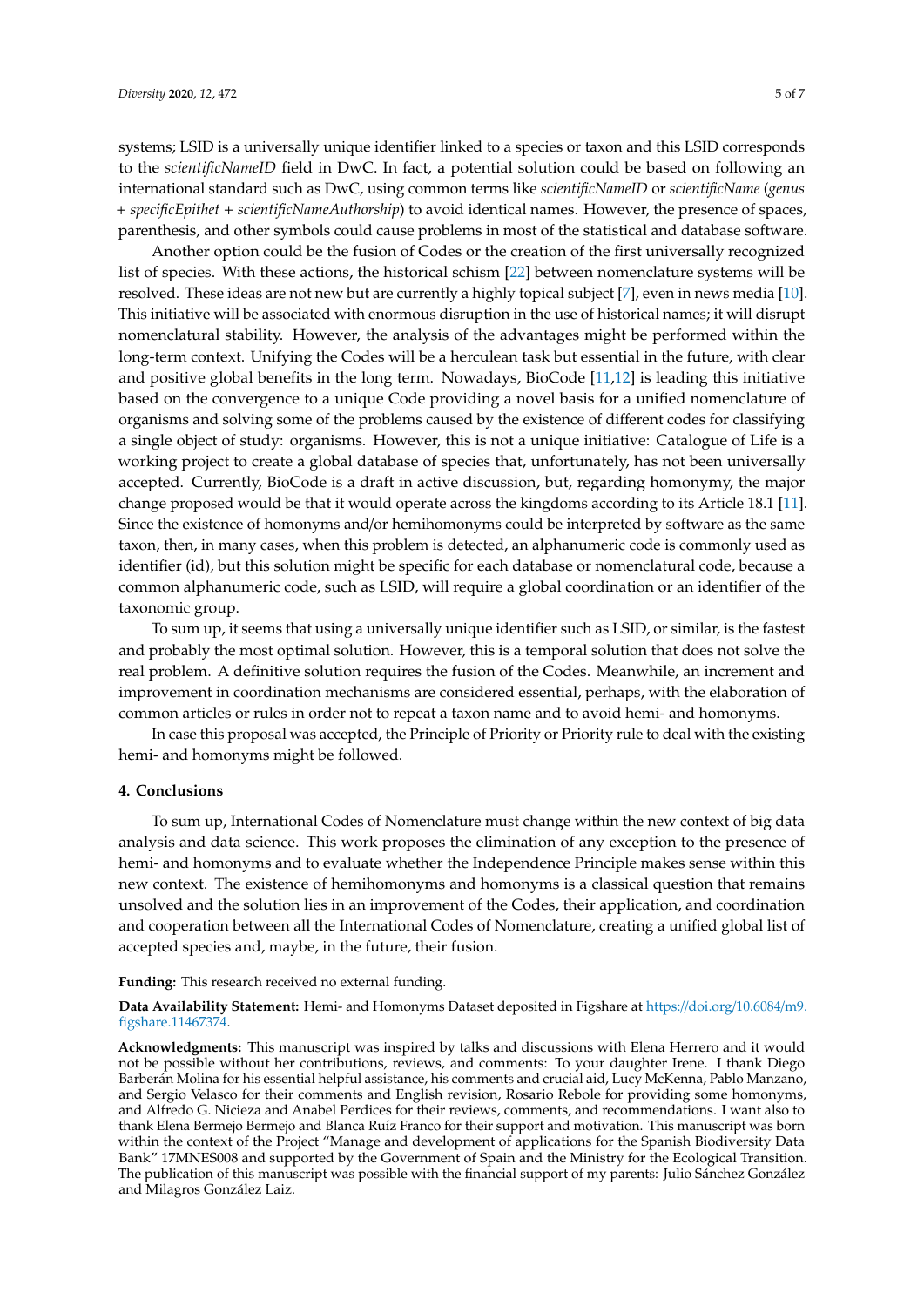**Conflicts of Interest:** The author declares no conflict of interest.

## **References**

- <span id="page-5-0"></span>1. McNeill, J.; Barrie, F.R.; Buck, W.R.; Demoulin, V.; Greuter, W.; Hawksworth, D.L.; Herendeen, P.S.; Knapp, S.; Marhold, K.; Prado, J.; et al. (Eds.) *International Code of Nomenclature for Algae, Fungi, and Plants (Melbourne Code). Regnum Vegetabile 154*, 18th ed.; Koeltz Scientific Books: Melbourne, Australia, 2012; ISBN 978-3-87429-425-6.
- <span id="page-5-1"></span>2. ICZN. *International Code of Zoological Nomenclature*, 4th ed.; Ride, W.D.L., Cogger, H.G., Dupuis, C., Kraus, O., Minelli, A., Thompson, F.C., Tubbs, P.K., Eds.; The International Trust for Zoological Nomenclature 1999; The Natural History Museum: London, UK, 2000.
- <span id="page-5-2"></span>3. Parker, C.T.; Tindall, B.J.; Garrity, G.M. International code of nomenclature of Prokaryotes. *Int. J. Syst. Evol. Microbiol.* **2019**, *69*, S1.
- <span id="page-5-3"></span>4. ICTV. The International Code of Virus Classification and Nomenclature. In *Virus Taxonomy—Ninth Report of the International Committee on Taxonomy of Viruses*; King, A.M.Q., Adams, M.J., Carstens, E.B., Lefkowitz, E.J., Eds.; Elsevier: London, UK, 2011; pp. 1273–1277, ISBN 978-0-12-384684-6.
- <span id="page-5-4"></span>5. Starobogatov, Y.I. Problems in the Nomenclature of Higher Taxonomic Categories. *Bull. Zool. Nomencl.* **1991**, *48*, 6–18. [\[CrossRef\]](http://dx.doi.org/10.5962/bhl.part.663)
- <span id="page-5-5"></span>6. Costello, M.J.; Bouchet, P.; Boxshall, G.; Fauchald, K.; Gordon, D.; Hoeksema, B.W.; Poore, G.C.B.; Soest, R.W.M.; van Stöhr, S.; Walter, T.C.; et al. Global Coordination and Standardisation in Marine Biodiversity through the World Register of Marine Species (WoRMS) and Related Databases. *PLoS ONE* **2013**, *8*, e51629. [\[CrossRef\]](http://dx.doi.org/10.1371/journal.pone.0051629) [\[PubMed\]](http://www.ncbi.nlm.nih.gov/pubmed/23505408)
- <span id="page-5-6"></span>7. Garnett, S.T.; Christidis, L.; Conix, S.; Costello, M.J.; Zachos, F.E.; Bánki, O.S.; Bao, Y.; Barik, S.K.; Buckeridge, J.S.; Hobern, D.; et al. Principles for creating a single authoritative list of the world's species. *PLoS Biol.* **2020**, *18*, e3000736. [\[CrossRef\]](http://dx.doi.org/10.1371/journal.pbio.3000736) [\[PubMed\]](http://www.ncbi.nlm.nih.gov/pubmed/32634138)
- <span id="page-5-16"></span>8. Garnett, S.T.; Christidis, L. Taxonomy anarchy hampers conservation. *Nature* **2017**, *546*, 25–27. [\[CrossRef\]](http://dx.doi.org/10.1038/546025a) [\[PubMed\]](http://www.ncbi.nlm.nih.gov/pubmed/28569833)
- <span id="page-5-14"></span>9. Shipunov, A. The problem of hemihomonyms and the on-line hemihomonyms database (HHDB). *Bionomina* **2011**, *4*, 65–72. [\[CrossRef\]](http://dx.doi.org/10.11646/bionomina.4.1.3)
- <span id="page-5-17"></span>10. Greenfield, P. Scientists Put forward Plan to Create Universal Species List. The Guardian. 2020. Available online: https://bit.ly/[3qnALJk](https://bit.ly/3qnALJk) (accessed on 10 July 2020).
- <span id="page-5-18"></span>11. Greuter, W.; Hawksworth, D.L.; Mcneill, J.; Mayo, M.A.; Minelli, A.; Sneath, P.H.A.; Tindall, B.J.; Trehane, R.P.; Tubbs, P.K. Draft BioCode: Prospective International Rules for the Scientific Names of Organisms. *Bull. Zool. Nomencl.* **1996**, *53*, 148–166. [\[CrossRef\]](http://dx.doi.org/10.5962/bhl.part.14144)
- <span id="page-5-7"></span>12. Greuter, W.; Garrity, G.; Hawkworth, D.; Jahn, R.; Kirk, P.M.; Knapp, S.; McNeill, J.; Michel, E.; Patterson, D.J.; Pyle, R.; et al. Draft BioCode (2011) Principles and rules regulating the naming of organisms. New draft, revised in November 2010. *Bionomina* **2011**, *3*, 26–44. [\[CrossRef\]](http://dx.doi.org/10.11646/bionomina.3.1.3)
- <span id="page-5-8"></span>13. European Commission. WFD Directive 2000/60/EC of the European Parliament and of the Council of 23 October 2000 Establishing a Framework for the Community Action in the Field of Water Policy. *O*ff*. J. Eur. Communities L. 327* **2000**, *17*, 1–73.
- <span id="page-5-9"></span>14. Winston, J.E. Twenty-First Century Biological Nomenclature—The Enduring Power of Names. *Integr. Comp. Biol.* **2018**, *58*, 1122–1131. [\[CrossRef\]](http://dx.doi.org/10.1093/icb/icy060) [\[PubMed\]](http://www.ncbi.nlm.nih.gov/pubmed/30113637)
- <span id="page-5-10"></span>15. MITECO; TRAGSATEC EIDOS: Base de Datos que Integra la Información Sobre Especies de Flora y Fauna Silvestres Presentes en España. Available online: https://[www.miteco.gob.es](https://www.miteco.gob.es/es/biodiversidad/servicios/banco-datos-naturaleza/Eidos_acceso.aspx)/es/biodiversidad/servicios/ [banco-datos-naturaleza](https://www.miteco.gob.es/es/biodiversidad/servicios/banco-datos-naturaleza/Eidos_acceso.aspx)/Eidos\_acceso.aspx (accessed on 30 August 2018).
- <span id="page-5-11"></span>16. Plinian Core Task Group Plinian Core. *Biodiversity Information Standards (TDWG)*. 2018. Available online: https://github.com/tdwg/[PlinianCore](https://github.com/tdwg/PlinianCore) (accessed on 24 September 2020).
- <span id="page-5-12"></span>17. GBIF.org GBIF Home Page. Available online: https://doi.org/10.15468/[dl.example-donotcite](https://doi.org/10.15468/dl.example-donotcite) (accessed on 14 July 2019).
- <span id="page-5-15"></span>18. Species 2000 & ITIS Catalogue of Life, 2019 Annual Checklist. Available online: [www.catalogueoflife.org](www.catalogueoflife.org/annual-checklist/2019)/ [annual-checklist](www.catalogueoflife.org/annual-checklist/2019)/2019 (accessed on 2 August 2020).
- <span id="page-5-13"></span>19. WoRMS Editorial Board World Register of Marine Species. Available online: http://[www.marinespecies.org](http://www.marinespecies.org) (accessed on 14 January 2020).